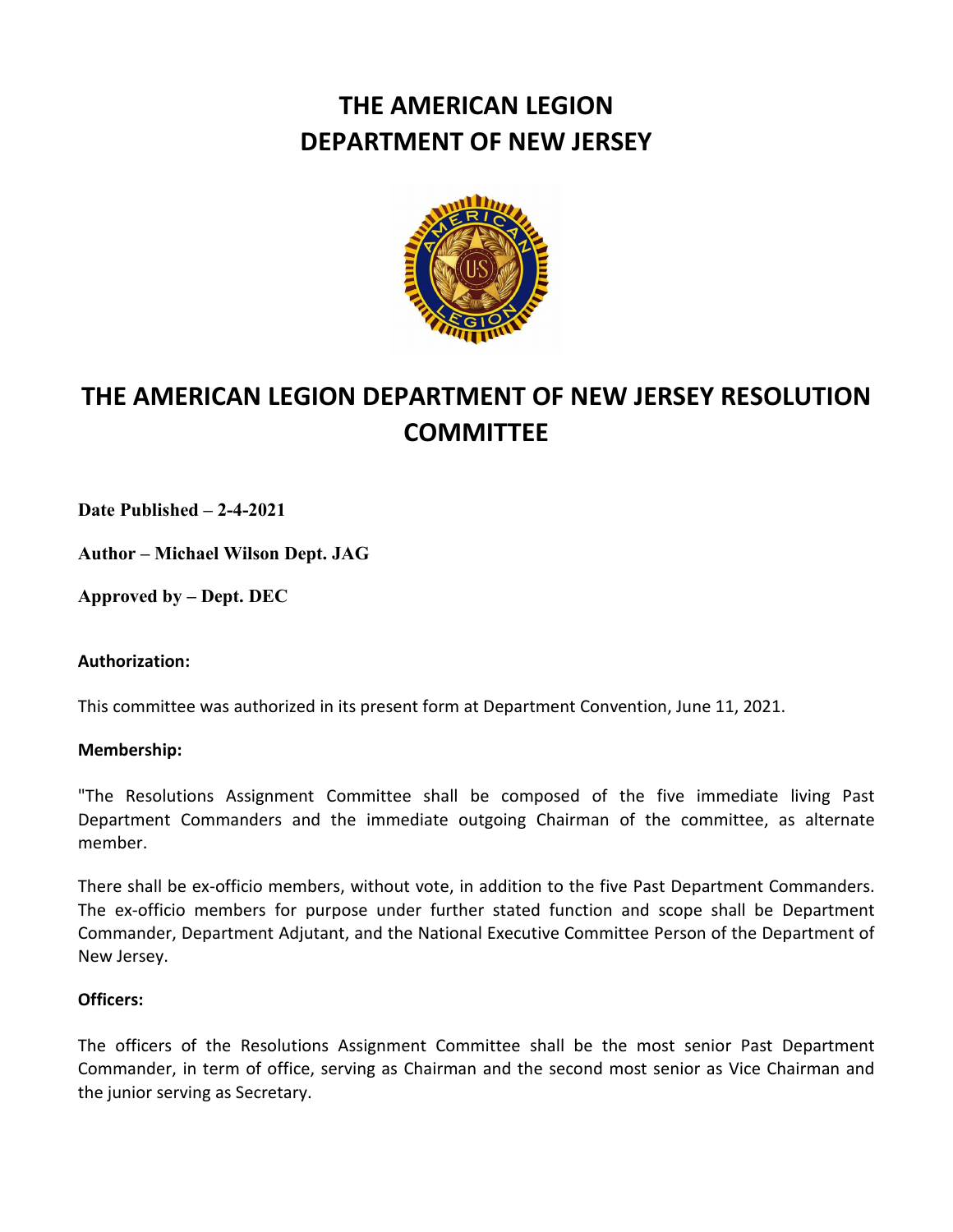## **Purpose:**

The committee will review and assign all resolutions presented at the Department Convention to the appropriate Convention Committee(s) for recommendation and/or action.

The committee will serve in the capacity of Resolutions Committee. To accomplish this function it is necessary for the committee to review all resolutions submitted prior to the meeting or conference and, where appropriate, refer to a Standing Department Committee for their recommendation before determining action to be recommended to the Department Executive Committee.

It is also necessary for this committee to review all resolutions emanating from Standing Department Committees, Department officers and Department Executive Committee and, where appropriate, refer to a Standing Department Committee for their recommendation before determining action to be recommended to the DEC

The committee will prepare and recommend to the Department Executive Committee all appropriate resolutions not otherwise covered and maintain a resolution roster.

The committee will reconvene one hour prior to first Department Executive Committee meeting to review any resolutions that may have generated during that day's committee meetings.

## **Special Meetings:**

Necessary special meetings may be held at Department Headquarters, via telephone conference, or internet conference capability (provided all members can hear each member during proceedings

## **Minutes:**

Written minutes of each meeting shall be recorded by the Secretary and shall constitute the Chairman's report to the Department Executive Committee or the delegates to the Department Convention and will be included in the next official proceeding of the meeting, conference or convention, thereby being made a permanent record for retention at the Department office. Minutes of any special meetings, adoption of motions or resolutions approved at any time occurring between Department meetings, conferences or convention shall be incorporated into the next official proceedings. Recommendations and/or resolutions must be presented in proper form to the Department Executive Committee or delegates at the Department Convention.

## **Transacting Business:**

The committee may transact business by mail, telephone, e-mail, and other technologies including, but not limited to, Skype, Facetime, conference calls, and webinar/video chat, provided all members see/hear all votes made. If an e-mail vote is implemented, each response must be forwarded to all members of the Committee. If standard mail, the voting shall be considered closed at the end of seven business days provided a majority of members of the committee have returned to the Chairman their votes by that time, or it shall be considered closed at anytime prior thereto and when all the members